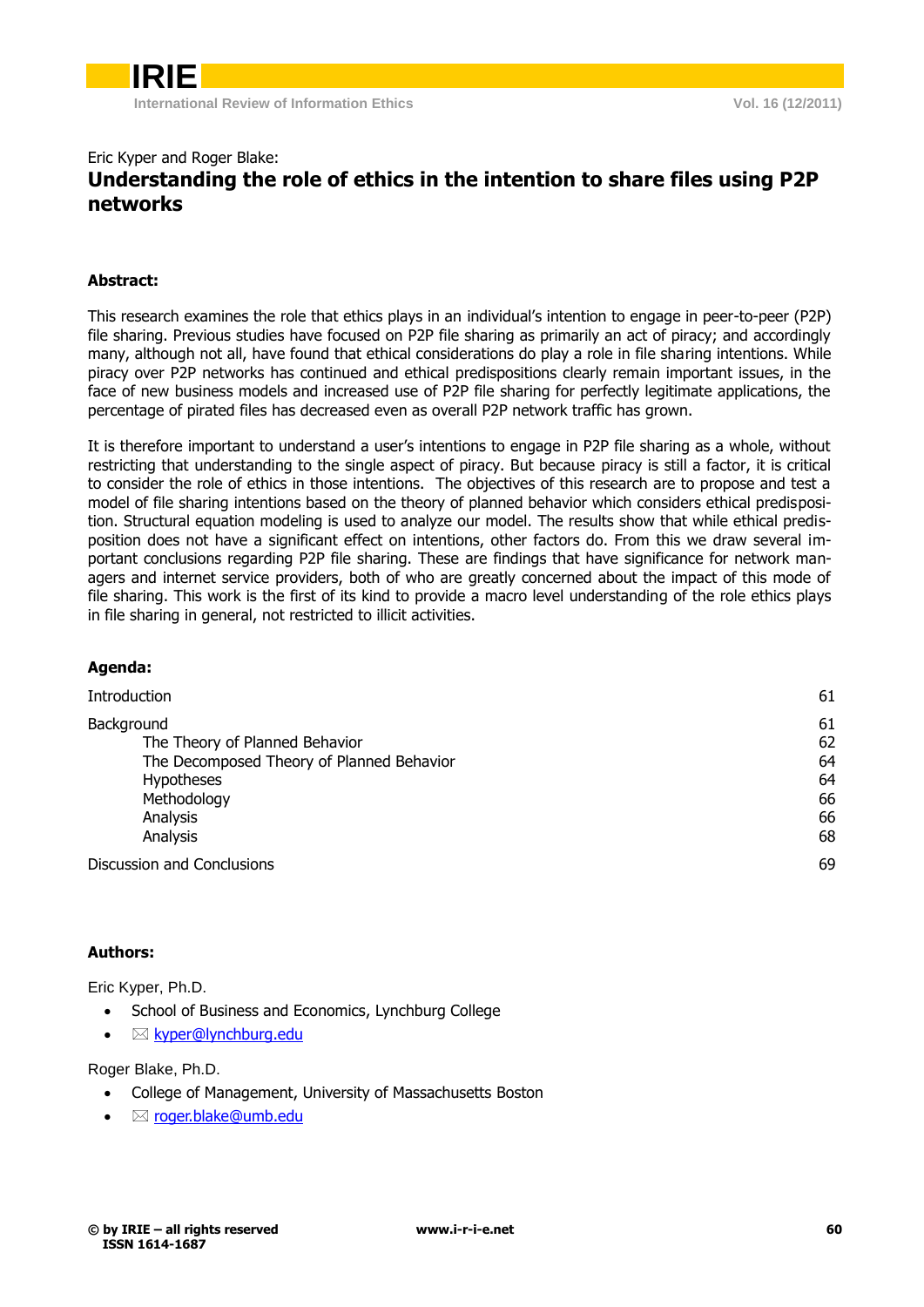# <span id="page-1-0"></span>**Introduction**

Research has investigated ethics with respect to an individual's intention to pirate copyrighted material using peer-to-peer (P2P) file sharing technology in prior work. However, to date few studies have investigated P2P file sharing outside of piracy (see Shen et al., 2010, Grodzinsky and Tavani, 2005). This has become more important as industry analysis has shown that legitimate file sharing has increased and the percentage of P2P files that are pirated has decreased (Multimedia Intelligence, 2008). The goal of this research is to explore the role of ethics in P2P file sharing (hereafter referred to simply as file sharing).

To do so we propose and test a model incorporating an index of ethical predisposition incorporated in the theory of planned behavior (TPB) (Ajzen, 1991); this theory has often been used in studies of user intentions with respect to technology (Venkatesh and Morris, 2003). The TPB guides our study by allowing us to measure behavioral intentions towards peer-to-peer file sharing while including both internal and external factors that can affect these intentions. The ethical index we use is one that has been previously validated in behavioral models of file sharing intentions (Gopal et al., 2004).

A study of the role ethics plays in an individual's file sharing is timely in light of the tremendous amount of Internet traffic now attributed to P2P file sharing and the keen concern of network managers on campuses and in corporations. Universities struggle with the potential legal liability associated with piracy, even if they passively allow it to take place on their networks (Gelpi, 2009).

In industry, beyond the obvious concerns of copyright holders such as the Recording Industry Association of America (RIAA), Internet service providers (ISPs) are greatly affected. For example, in 2008 the Federal Communications Commission issued an order against Comcast, one of the largest ISPs in the U.S. and directed this ISP to stop blocking or otherwise limiting the bandwidth of P2P traffic, in accordance with the FCC's Internet Policy Statement (FCC-08-183, 2008). Comcast first vigorously denied the allegations that they had been throttling P2P traffic, but later agreed to comply with the order while filing a suit to overturn it. In 2010 their suit was successful, and whether or not Comcast has resumed the practice against P2P traffic is unclear: in the same year of that ruling the company indicated it was not blocking P2P traffic but instead had a policy by which they would terminate accounts with "excessive use" (Comcast, 2010). In the meantime, a class action suit was filed against Comcast for blocking P2P traffic, a suit that settled with an award of \$16 for each of Comcast's customers (US-District.Court, 2010).

Clearly, P2P file sharing is an important issue today. A greater understanding of an individual's intention to file share is necessary before we create meaningful policies to encourage legitimate uses, curb illicit use, and design better network traffic management standards; the purpose of this paper is to contribute towards that understanding.

The remainder of this paper first discusses prior research of P2P file sharing intentions with a focus on ethical considerations, and then the theory of planned behavior. Next the hypotheses are presented followed by the methodology, analysis, and a discussion of the results. To clarify, for the purposes of this study file sharing is defined as the use of file sharing software for the purposes of either downloading or uploading content.

# <span id="page-1-1"></span>**Background**

While their conclusions and methods have varied, researchers have generally found that ethical considerations have some effect on a user's intention to share files. For example, Chiou, Huang, and Lee (2005) included ethical decision-making within the construct termed "perceived social consensus" and focused on music piracy in Taiwan. These authors found that if the content holder, e.g. a record company or website such as Apple's iTunes, is perceived to be behaving fairly, then illegal downloading is not acceptable. But they also found that if an individual believes the content holder has behaved improperly then there is a justification for illegal downloading, calling into question the role of ethics in file sharing.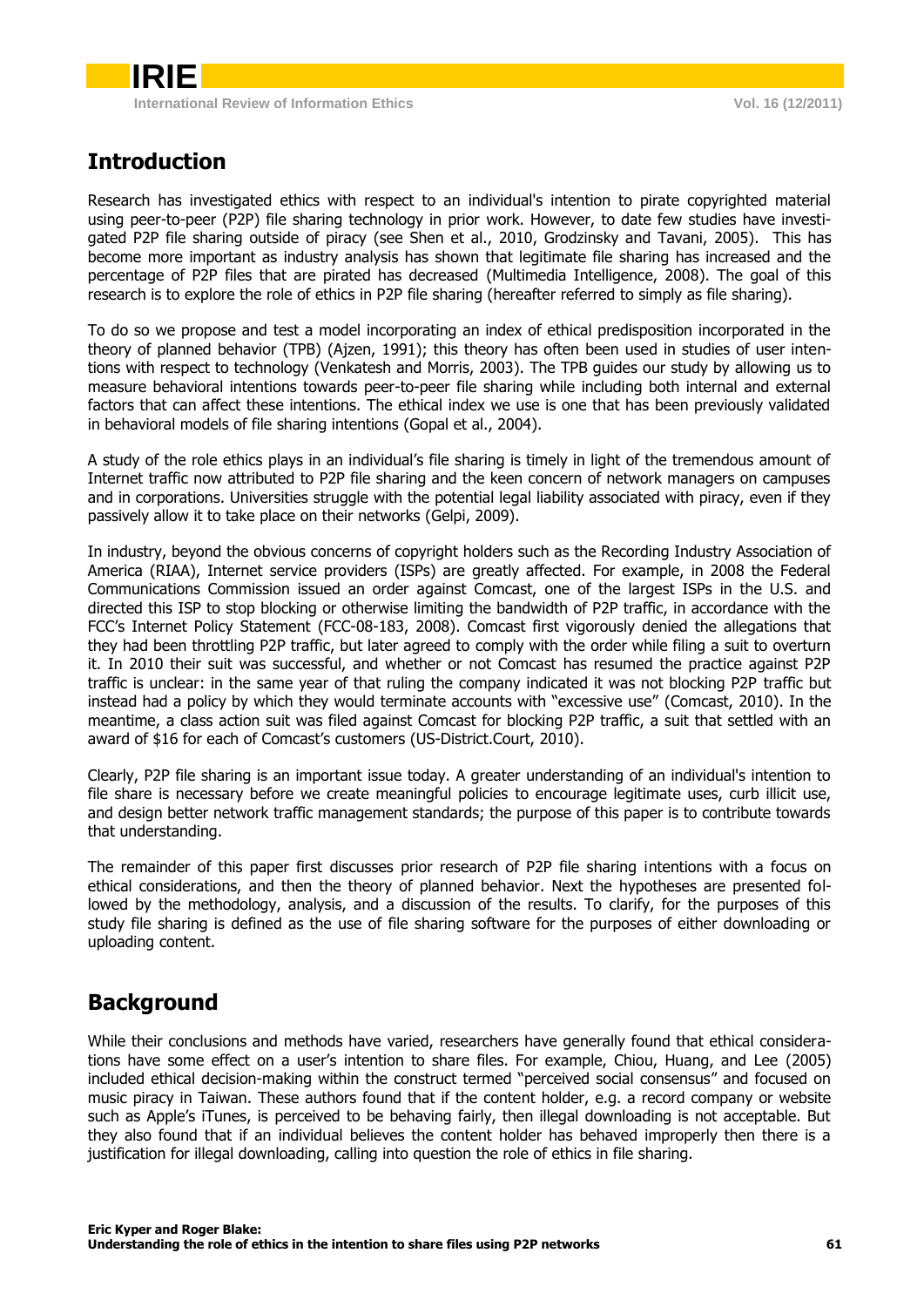

Gopal and Sanders (1998) determined that ethical predispositions had a significant relationship with software piracy in both the U.S. and India. Gopal, Sanders, Bhattacharjee, Agrawal, and Wagner (2004) applied a similar model focused on music piracy, and again found that the ethical predispositions index they studied was significantly related to piracy intentions. Their study concluded that more ethically inclined individuals were likely to download less. The study also found that other factors such as deterrence, legal actions, and education are not likely to be effective in reducing music piracy.

LaRose and Kim (2007) looked at moral justification as an antecedent to deficient self regulation and the intention to download music files, finding a significant relationship. They found that the belief structure of subjective norms, one of three such structures in the theory of planned behavior, was not related to intentions. Our research finds some contrasting results adding valuable contributions to the current literature.

In another study involving the role of ethics, Freestone and Mitchell (2004) found that when compared to a group of five activities downloading music or movies was viewed as the least wrong. Respondents may agree that illegal downloading is wrong, but that it is a lesser wrongdoing when compared to acts such as "using stolen credit cards" or "gaining unauthorized access to systems". In a similar vein, Altschuller and Benbunan-Fich (2009) used content analysis to conclude that half their respondents regard downloading as unacceptable, but that the majority of respondents condone others engaging in downloading.

Finally, research has been inconclusive as to whether ethics are antecedents of either attitude or of behavioral intention, in studies related to file sharing more generally to P2P file sharing in particular. Lysonski & Durvasula (2008) found that ethical orientation was related to an awareness of the social costs and consequences of piracy, and found a general consensus that downloading is not morally wrong. However, they did not find a relationship between ethical orientation and attitude towards pirating MP3 files. They concluded that stressing the unethical aspects of downloading music illegally is unlikely to be an effective deterrent.

An important contribution of our study is that we are focusing on the possible role ethics has on an individual's intention to engage in file sharing regardless of the legality of the actions. The research reviewed shows the range of conclusions reached about ethics and the effects it has on file sharing intentions. However, in all of these studies ethics is only considered in legal situations. There is precedent to study file sharing at the macro level providing an understanding of individual intentions not bounded by legal specifics (see Blake and Kyper, 2011). Given the different results these studies have found for ethical considerations and the changing landscape of P2P file sharing more research needs to be done to clarify the role of ethics. Our study adopts the ethical predisposition index used by Gopal and Sanders in studies of both software and music piracy (Gopal et al., 2004, Gopal and Sanders, 1998), an index also used by d'Astous, Colbert, and Montpetit (2005) as an antecedent of attitude in the context of music piracy. Before discussing this index and how ethics was incorporated in that model, we discuss the theory of planned behavior next.

#### <span id="page-2-0"></span>**The Theory of Planned Behavior**

Our research model is based on Azjen's theory of planned behavior (Ajzen, 1991, Ajzen, 1985). There are three belief structures with the direction of predictors posited by this theory shown in Figure 1.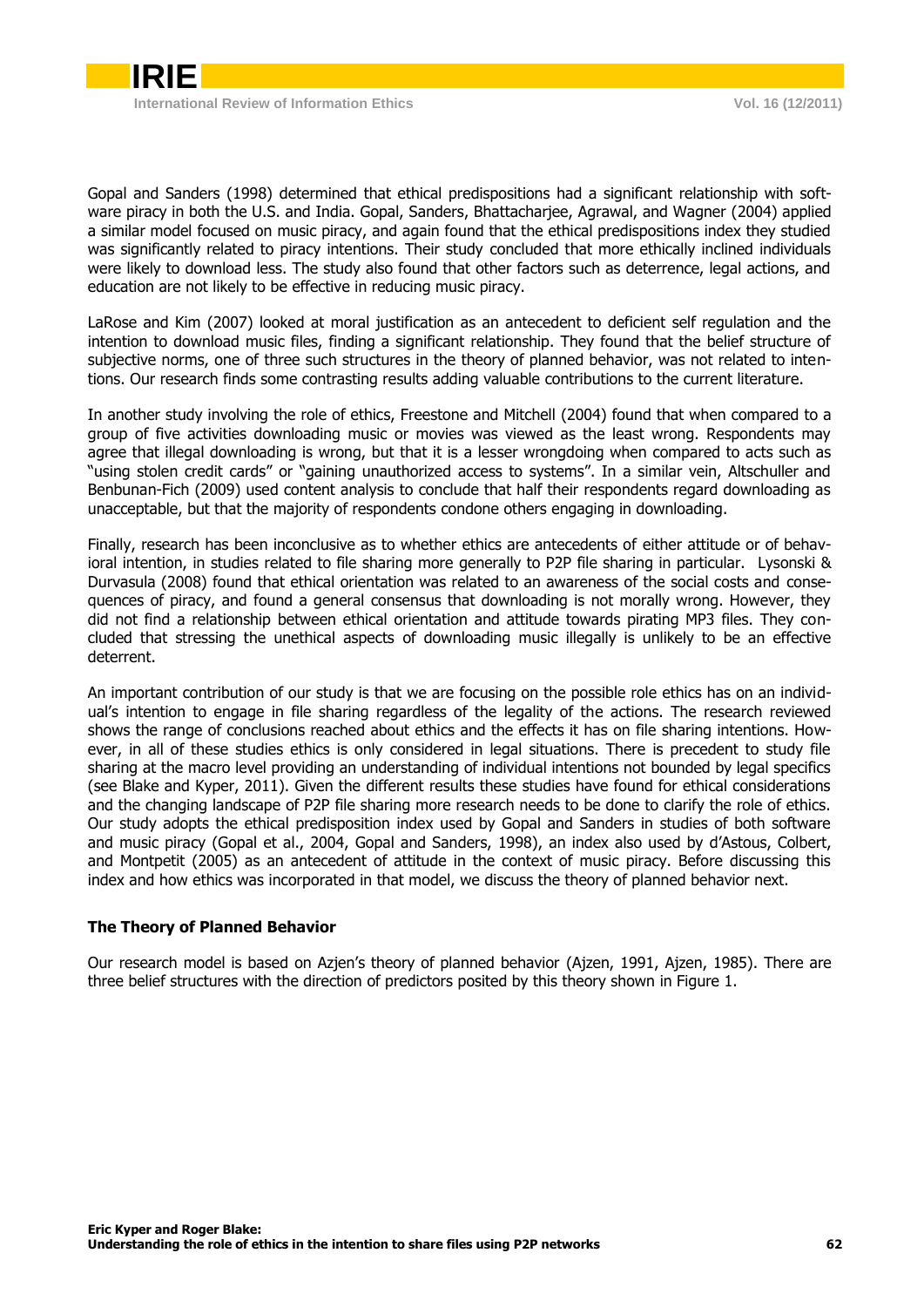### Figure 1: The Theory of Planned Behavior (TPB)



The TPB states that a measurement of behavior (B) will be a weighted function of behavioral intention (BI) and perceived behavioral control (PBC) as:

$$
B = wlBI + w2PBC
$$

In turn, behavioral intention is a weighted function of the following monolithic belief structures: attitude (A), subjective norms (SN), and perceived behavioral control (PBC). If all individual internal and external factors are known, then this model is accurate within the limit of measurement error (Ajzen, 1991).

$$
BI = w_3A + w_4SN + w_5PBC
$$

Each monolithic belief structure is a predictor of behavioral intention; each of A, SN, and PBC has a separate formulation as shown in the following equation:

> $A = \sum(b_i)(e_i)$  $SN = \sum (nb_i)(mc_i)$  $PBC = \sum (cb_i)(pf_i)$

Attitude (A) is the sum of the products of attitudinal belief  $(b_i)$  and desirability of that outcome  $(e_i)$ . In this study we are measuring attitude towards using file-sharing software. This concept is represented by perceived usefulness and perceived ease of use as originally developed by Davis, Bagozzi, and Warshaw (1989). We include these constructs because they have been integral parts of every TAM study, and similar studies have found them significant in predicting behavioral intentions (Davis, 1993, Mathieson, 1991).

Subjective norms (SN) are the sum of the products of an individual's normative beliefs (*nb*<sub>j</sub>) regarding a particular referent, and the motivation to comply with that referent (mc*j*). Subjective norms are a function of both peer and superior influences. This allows us to measure the external pressure an individual feels to use file sharing software and the internal pressure to comply with those externalities.

The role of subjective norms in technology research is ambiguous. Initially Davis et al. (1989) did not find the concept significant. However, since that time other researchers have found subjective norms significant in theory of planned behavior models (Taylor and Todd, 1995). We include subjective norms because an individual could perceive their actions to have negative consequences.

Perceived behavioral control (PBC) is the sum of the products of control beliefs (cb<sub>k</sub>) and perceived facilitation (pf*k*) of the control belief. For example, if an individual may perceive a certain proficiency level is required to use a file sharing software package, and that proficiency is important in determining the usage behavior. We know from Ajzen (1991) that when an individual has complete control over behavioral performance, intentions alone should be a sufficient predictor. However, the fact that many individuals don't have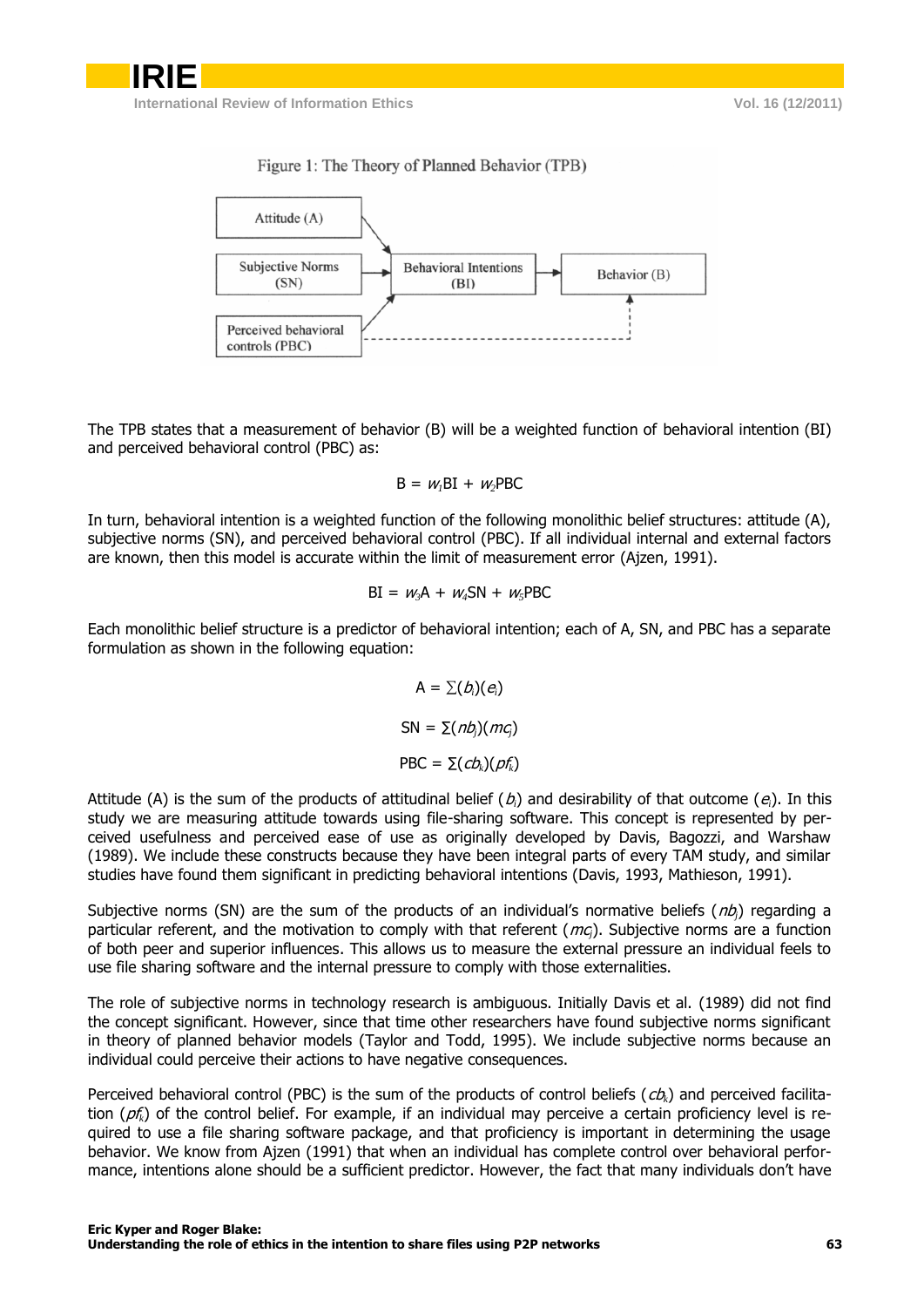

such complete control is readily apparent. For example, most users have no control over the speed of their network or the files that may be available to share at any particular point in time. ISPs have recently blocked or increased the response time of peer-to-peer networks (Andersen, 2008). In such cases an individual may have the intention to file share but lack access to the technology. Perceived behavioral control is an essential component of our study, and an important reason to choose the theory of planned behavior.

# <span id="page-4-0"></span>**The Decomposed Theory of Planned Behavior**

In more recent years most studies have analyzed the decomposed version of the theory of planned behavior. In this version monolithic belief structures are decomposed into multi-dimensional belief constructs as shown in Figure 2. Several advantages are noted for this approach. First, Bagozzi (1981) and later Shimp and Kavas (1984) pointed out that it is unlikely that monolithic belief structures will consistently relate to the antecedents of intention. Decomposition allows the role of each structure to be more clearly understood. Second, decomposition overcomes some operationalization disadvantages pointed out by Mathieson (1991) and Berger (1993).

Our factors relating to attitude in our decomposed model are based on the technology acceptance model (TAM), first introduced by Davis et al. (1989) TAM is frequently used in studies of behavioral intentions, such as used in Yang, Hsu, and Tan's study of an individual's motivation to use YouTube (Yang et al., 2007). Decomposed models are also often used as factors in the constructs of subjective norms and perceived behavioral controls, such as in models of the intentions to use computer labs by Taylor and Todd (1995). and the intentions to download music over P2P networks by LaRose and Kim (2007). Decomposed models use specific factors for each of the TPB constructs, meaning the model translates readily to practice and is more managerially relevant. This last point is of particular interest to our research because we would ideally like to provide recommendations for deterrent and network management policies.

# <span id="page-4-1"></span>**Hypotheses**

For the purposes of this study file sharing is defined as the use of file sharing software for the purposes of either downloading and/or uploading content.

Based on the above theoretical background we pose ten hypotheses to answer our research questions. The three main hypotheses represent the monolithic belief structures in the theory of planned behavior (attitude, subjective norms, and perceived behavior controls).  $H1 - H3$  each has related sub-hypotheses corresponding to the decomposed version of our model. Attitude is comprised of ethical intention, perceived ease of use, and perceived usefulness. Subjective norms are comprised of peer influences and superior influences. A perceived behavioral control is comprised of self-efficacy and technology facilitating conditions.

The theory of planned behavior states the more favorable an individual's assessment of a behavior, the greater peer pressure they feel, and the greater their perceived behavioral control over a behavior the greater should be their intention to perform the behavior. Of course we expect the relative importance of each determinant of intention to change depending on the specific behavior in question. Note that in figure 1 above perceived behavioral control influences both intention and behavior directly. According to the theory of planned behavior people's behavior is strongly influenced by their confidence in their ability to perform the behavior (perceived behavioral control). The reasons for this are as follows: first, assuming constant intention, effort expended to perform a behavior will increase with increases in perceived behavioral control. Second, perceived behavioral control can be used as a proxy for actual control (assuming the individual's perceptions of control are accurate).

Our hypotheses stated in the null are defined here and summarized in Figure 2:

H1: An individual's attitude towards sharing files over peer-to-peer file-sharing has no impact on their intention to share files over peer-to-peer networks.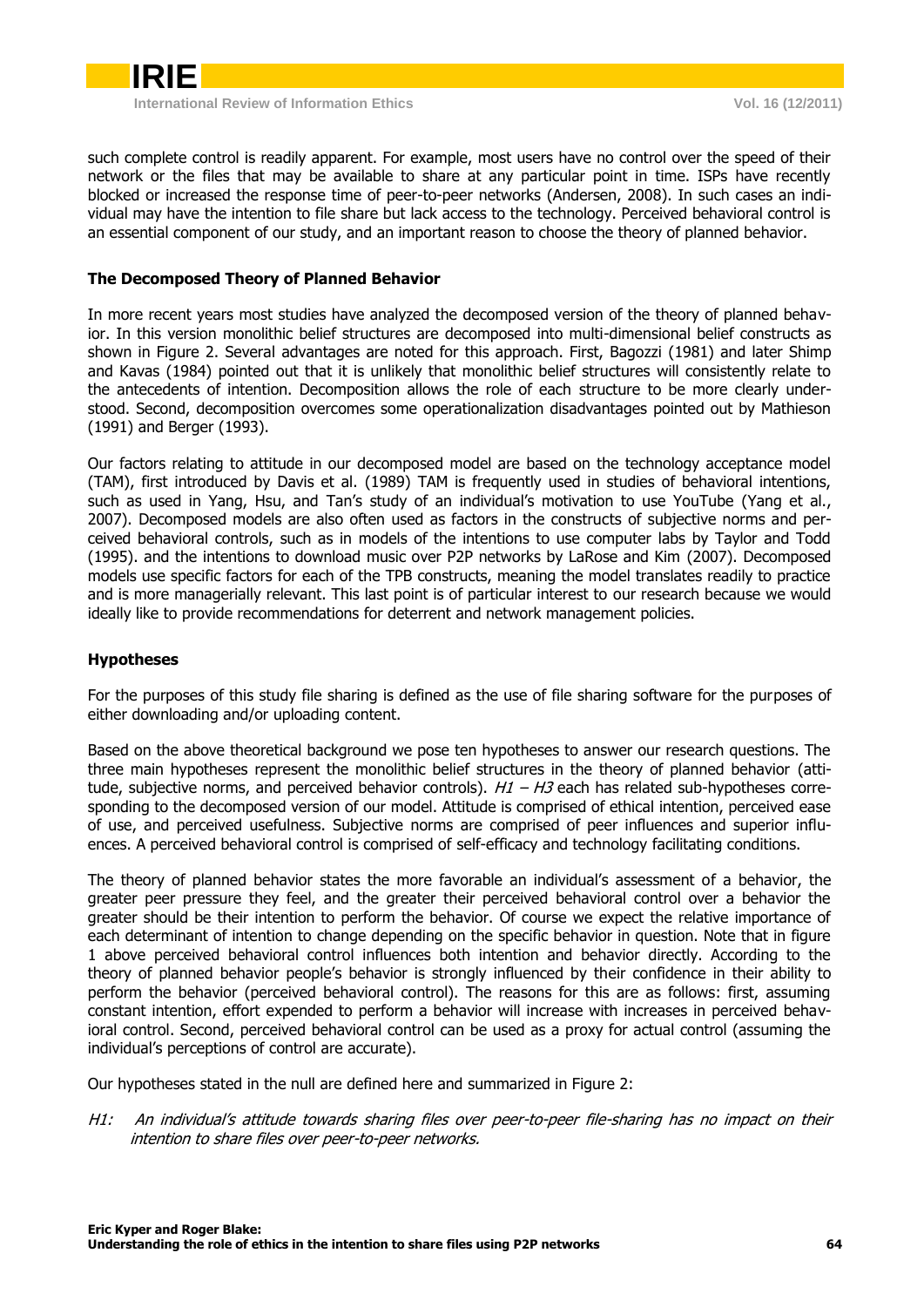

- H1a: Ethical predisposition has no impact on an individual's attitude towards sharing files over peer-to-peer networks.
- H1b: The perceived ease of use of peer-to-peer file-sharing has no impact on an individual's attitude towards sharing files over peer-to-peer networks.
- H1c: The perceived usefulness of peer-to-peer file-sharing has no impact on an individual's attitude towards sharing files over peer-to-peer networks.
- H2: An individual's subjective norms for peer-to-peer file-sharing have no impact on their intention to share files over peer-to-peer networks.
	- H2a: An individual's [social] peer influences on peer-to-peer file-sharing have no impact on their subjective norms for sharing files over peer-to-peer networks.
	- H2b: An individual's superior influences on peer-to-peer file-sharing have no impact on their subjective norms for sharing files over peer-to-peer networks.
- H3: An individual's perceived behavioral controls over peer-to-peer file-sharing have no impact on their intention to share files over peer-to-peer networks.
	- H3a: An individual's self-efficacy related to peer-to-peer file-sharing has no impact on their perceived behaviora
	- H3b: The technology facilitated conditions for an individual to use peer-to-peer file-sharing have no impact on their perceived behavioral control on sharing files over peer-to-peer networks.
	- Figure 2. Hypotheses from the decomposed TPB related to an individual's intention to share files

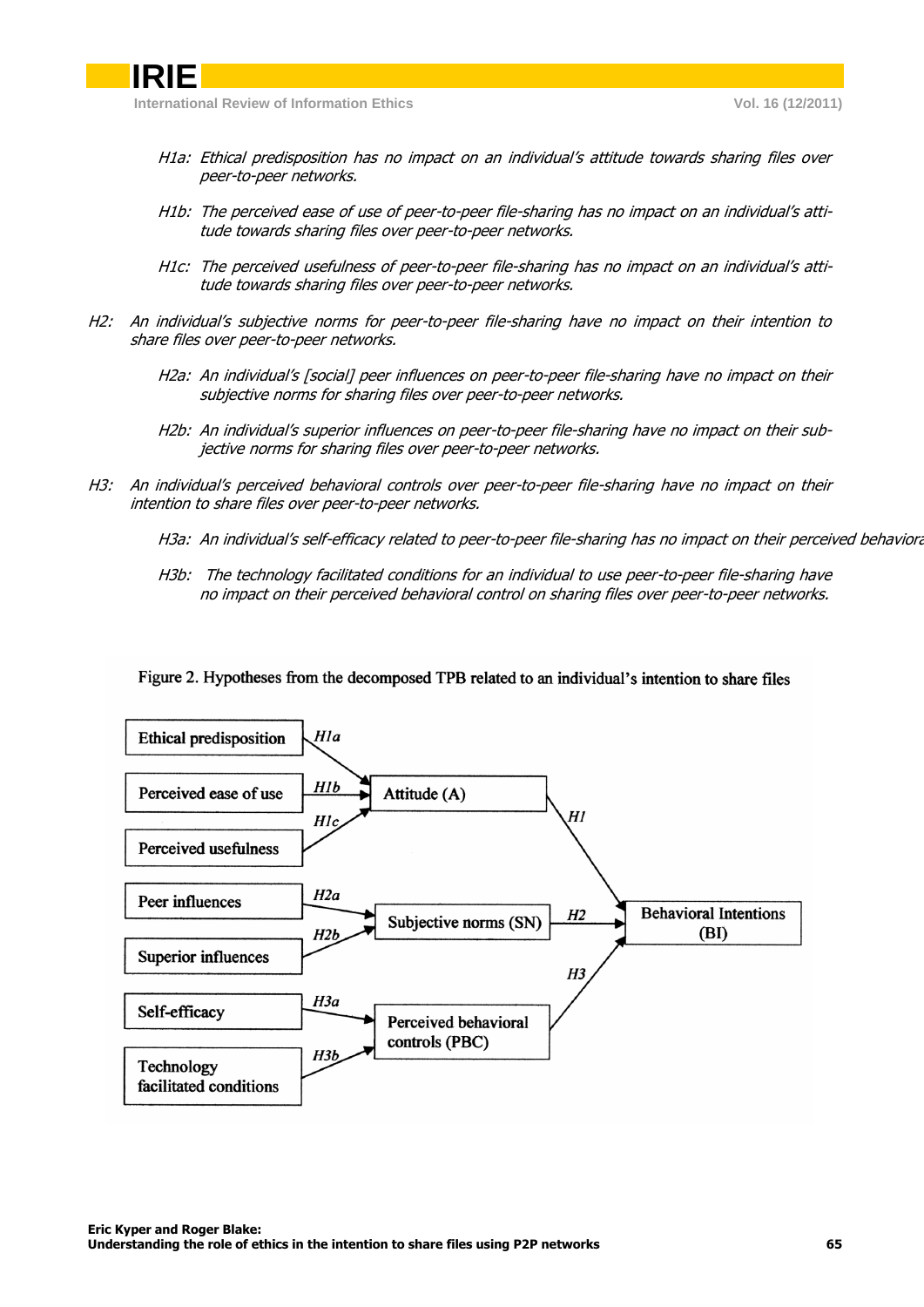# <span id="page-6-0"></span>**Methodology**

Our instrument measured the monolithic belief structures and the constructs separately. We asked questions about belief structures (e.g. subjective norms), which are each from the theory of planned behavior; these are classified as direct questions. We asked questions relating to each construct, considered indirect questions, because we are using the decomposed theory of planned behavior and each construct is related to a specific belief structure. Each measurement approach makes different assumptions regarding the underlying cognitive structures (Ajzen, 1991).

Based on the equations for the relationships in the theory of planned behavior, our survey instrument includes measures for the three monolithic belief structures and the constructs for each in the decomposed theory of planned behavior. We adapted existing scales for use in our study because they have been empirically validated in previous studies. Individual items were modified to reflect our specific technological context. Table 1 summarizes our measurement concepts which include monolithic belief structures and individual constructs comprising each structure, and the sources used for the items in our instrument.

| Monolithic belief structure from |                           |                                |  |  |
|----------------------------------|---------------------------|--------------------------------|--|--|
| the TPB                          | Construct                 | Source for items in instrument |  |  |
|                                  | Ethical predisposition    | Gopal et al. (2004)            |  |  |
| Attitude                         | Perceived ease of use     | Davis et al. (1989)            |  |  |
|                                  | Perceived usefulness      | Davis et al. (1989)            |  |  |
|                                  | Peer influences           | Taylor and Todd (1995)         |  |  |
| Subjective norms                 | Superior influences       | Taylor and Todd (1995)         |  |  |
|                                  | Efficacy                  | Taylor and Todd (1995)         |  |  |
| Perceived behavioral control     | Facilitating conditions - |                                |  |  |
|                                  | technology                | Taylor and Todd (1995)         |  |  |

#### Table 1. Measurement Constructs and Item Sources

Our adaptations were doubled-checked using the procedures suggested by Ajzen (1991, 1985). With the exception of ethics related items, all survey items relate specifically to the peer-to-peer technology rather than computer usage in general or to alternate file-sharing technologies such as streaming media. This is in accordance with recommendations by Fishbein and Ajzen (1975).

There were 52 items in the instrument we used for a pilot study, each measured with a Likert scale having a range of one through seven. This study was conducted by collecting data from 20 students at two separate universities. While college students are a convenient sample, evidence supports the supposition that this group is among those most frequently sharing files over peer-to-peer networks; a 2005 NPD Group study reported this demographic are much more likely to be engaged in this activity d'Astous, Colbert, and Montpetit (2005).

Analysis of the pilot study indicated several redundant questions and several with inconsistent wording. These were either modified or removed, bringing the total number of items in our instrument to 46. This revised survey was administered to undergraduate and graduate students in business and economic programs at three universities in the Mid-West, Northeast, and Mid-Atlantic States, and analyzed as follows.

# <span id="page-6-1"></span>**Analysis**

From a total of 246 solicitations for our revised survey we received 204 completed surveys, a response rate of 83%. As with our pilot study, all responses were anonymous and the completely voluntary nature of the survey was stressed; no incentive was offered to entice completed surveys. After removing surveys with one or more incomplete answers our sample size for analysis was 179. The reliability of each construct was measured by Cronbach's alpha and is summarized in Table 2. In the TPB manual for researchers Francis et al. recommend a cutoff of 0.6 as a rough guide for internal consistency scores (Francis et al., 2004).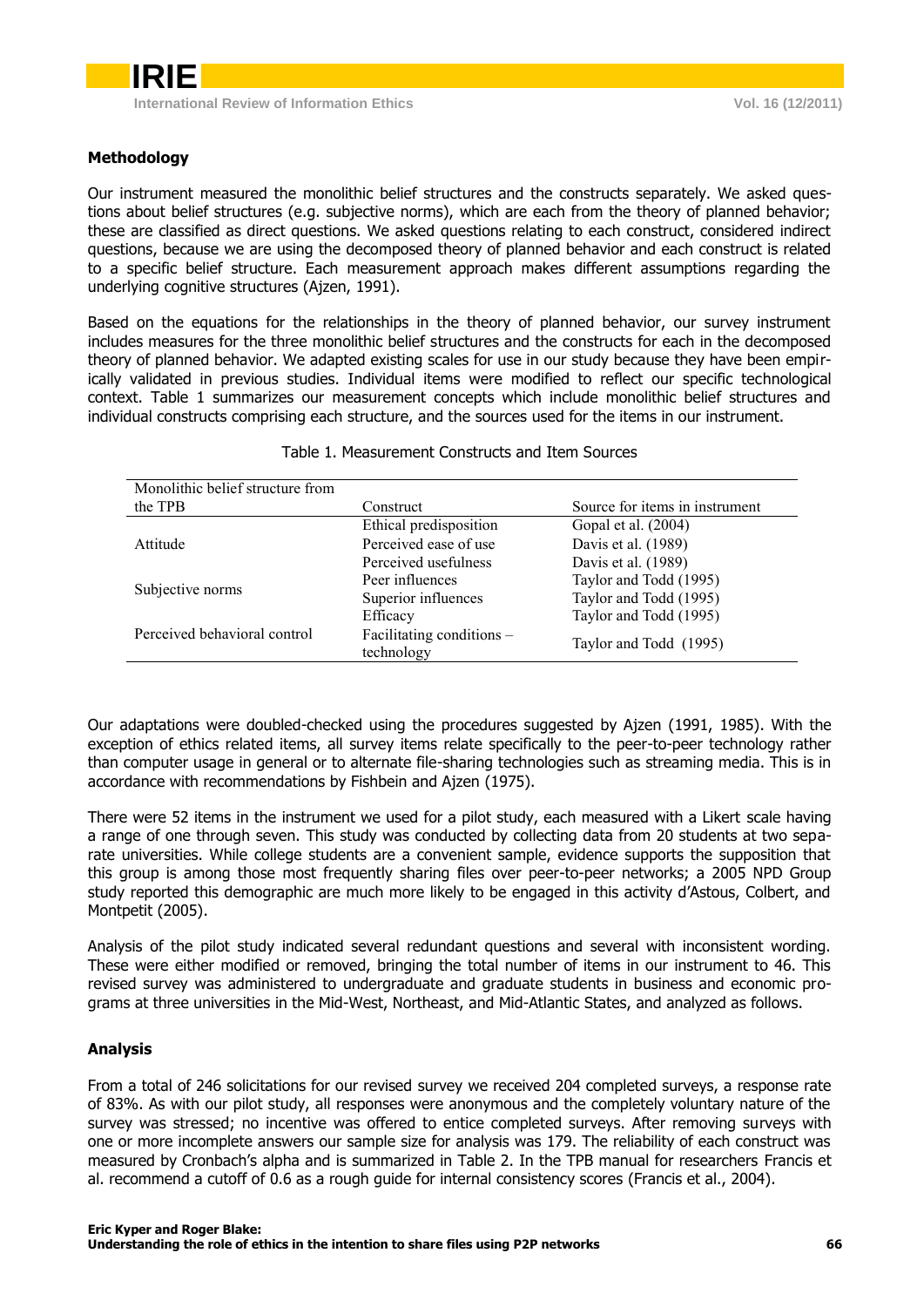|                                                     | Chronbach's Alpha |
|-----------------------------------------------------|-------------------|
| Construct                                           |                   |
| Ethical predisposition                              |                   |
| Perceived ease of use                               | .71               |
| Perceived usefulness                                | .85               |
|                                                     | .78               |
| Peer influences                                     | .84               |
| Superior influences                                 | .92               |
| <b>Efficacy</b>                                     |                   |
| Facilitating conditions - technology                | .69               |
|                                                     | .81               |
| <b>Belief Structure</b>                             |                   |
| Behavioral Intention (BI)                           | .81               |
| Attitude – direct measure (A)                       | .87               |
| Subjective Norms - direct measure (SN)              |                   |
| Perceived Behavioral Control - direct measure (PBC) | .82               |
|                                                     | .64               |

### Table 2. Chronbach's Alpha for Each Construct and Belief Structure

Once adequate reliability was established we determined the correlations between our direct measures for monolithic belief structures and our indirect measures for their associated constructs. Our instrument measured the monolithic belief structures and the constructs separately. First, we asked direct questions about a belief structure (e.g. subjective norms), because they address the structure directly they are considered as direct questions. Second, we asked questions relating to each construct, considered as indirect questions. Each measurement approach makes different assumptions regarding the underlying cognitive structures. A low correlation between the measurements of monolithic belief structures and the measurements for constructs would flag a problem that would need to be addressed before proceeding. Table 3 shows the correlations between our measures; all are significant at  $p < .05$  enabling us to proceed to further analysis.

Table 3. Correlations of direct and indirect measures; all significant ( $p < .05$ )

|          |            | A    | <b>SN</b> | <b>PBC</b> | BI   | A | <b>SN</b> | <b>PBC</b> | BI |
|----------|------------|------|-----------|------------|------|---|-----------|------------|----|
|          | A          | 1.00 |           |            |      |   |           |            |    |
| Indirect | SN         | 0.35 | 1.00      |            |      |   |           |            |    |
| measures | <b>PBC</b> | 0.75 | 0.38      | 1.00       |      |   |           |            |    |
|          | BI         | 0.50 | 0.47      | 0.53       | 1.00 |   |           |            |    |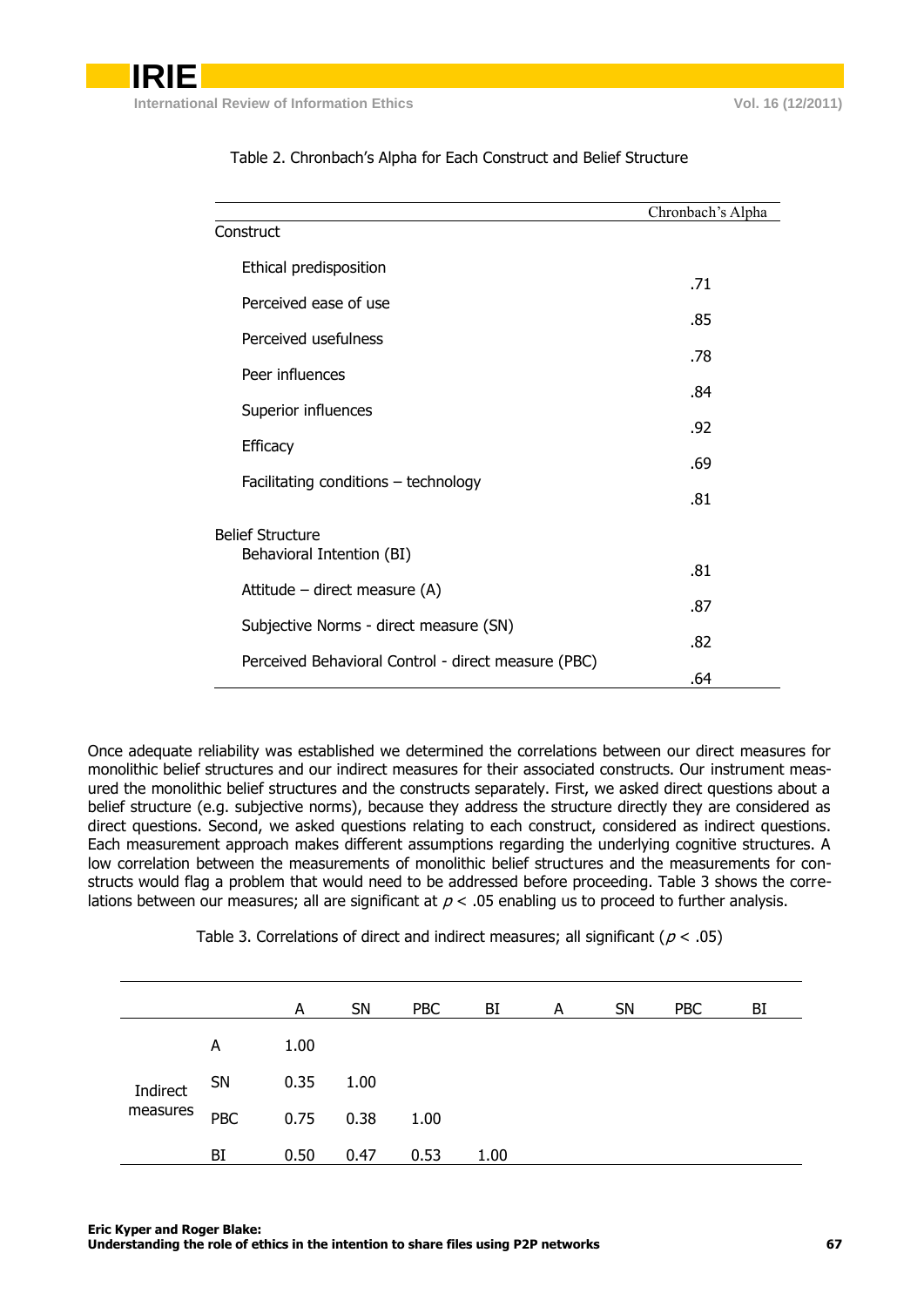| IRIE         |            |                                            |      |      |      |      |      |      |                   |  |
|--------------|------------|--------------------------------------------|------|------|------|------|------|------|-------------------|--|
|              |            | International Review of Information Ethics |      |      |      |      |      |      | Vol. 16 (12/2011) |  |
|              |            |                                            |      |      |      |      |      |      |                   |  |
|              |            |                                            |      |      |      |      |      |      |                   |  |
|              | A          | 0.54                                       | 0.33 | 0.46 | 0.57 | 1.00 |      |      |                   |  |
| Direct       | <b>SN</b>  | 0.41                                       | 0.42 | 0.31 | 0.45 | 0.47 | 1.00 |      |                   |  |
| measure<br>S | <b>PBC</b> | 0.52                                       | 0.35 | 0.39 | 0.34 | 0.31 | 0.31 | 1.00 |                   |  |
|              | BI         | 0.38                                       | 0.43 | 0.40 | 0.62 | 0.37 | 0.24 | 0.26 | 1.00              |  |

# <span id="page-8-0"></span>**Analysis**

We constructed a structural equation model using EQS 6.1 to test our decomposed theory of planned behavior modeled in figure 2 above. Figure 3 shows the path coefficients and standard errors for each construct (\* =  $p$  < .05).





The goodness of fit scores for the model are  $\chi^2 = 1594$ ,  $\rho$ <.0001; CFI = .711; RMSEA = .100, with n = 179. The  $\mathsf{R}^2$  value indicates that the decomposed theory of planned behavior model explains 41% of the variation in behavioral intentions. This is comparable to the  $R^2$  values from successful behavioral intention models in information systems research (Legris et al., 2003).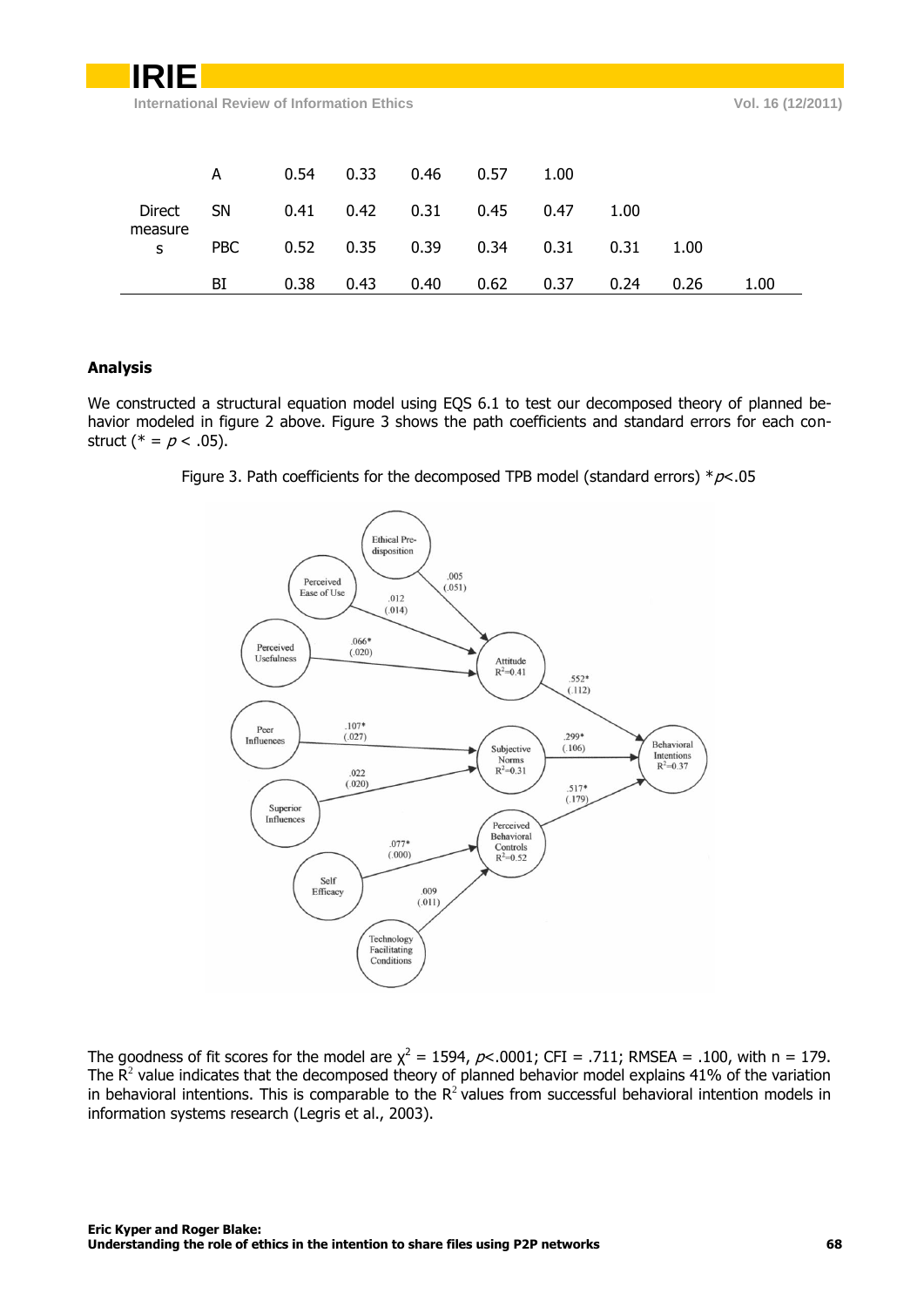

# <span id="page-9-0"></span>**Discussion and Conclusions**

Our results show all three monolithic belief structures of the theory of planned behavior to be significant predictors of file-sharing intentions. However, these results indicate ethical predisposition is not a component of an individual's attitude towards file sharing. This is contrary to some previous research such as the findings made by Gopal et al. (2004). However, Gopal et al. were specifically studying intention to pirate music, while our study considers the activity of file sharing as a whole and is not focused solely on piracy. This is an important result for networks managers and ISPs grappling with how to manage P2P file sharing, and indicates that pointing to ethical considerations is likely to have no effect on users' intentions. ISP's are struggling to control P2P file sharing so that networks are not overwhelmed by relatively few users. Attempts to control this are likely going to have to technological in nature and not attempt to rely on ethical values such as fairness.

Each monolithic belief structure is a significant predictor of behavioral intention. In addition, one construct was significant for each belief structure. Perceived usefulness, peer influences, and self-efficacy each are significant predictors of attitude, subjective norms, and perceived behavioral controls respectively. Our significant results mirror those of some previous studies described in the background section.

With regard to the constructs representing each belief structure, we conclude that perceived usefulness is a significant predictor of an individual's attitude towards file sharing, a result we expected. However, perceived ease of use was not. One possible explanation for the lack of significant results for perceived ease of use is that current users are comfortable with technology. This is supported by self-efficacy; those who feel confident in their ability are not concerned with the ease of learning file sharing software.

The finding that technology facilitating conditions do not affect intentions was counter to our expectations. We had expected the restrictions placed on this method of file sharing to have had some effects. One possible reason could be that our respondents are using networks with few if any limitations to file sharing. To assess this we sampled several colleges and universities. Each school had a policy for file sharing but had not taken any action to prevent it. Each school provided more than ample throughput to adequately support this technology, supporting the results we found for technology facilitating conditions.

Perhaps most interesting is what was found not to be significant. The results for the effects of superior influences suggest that parents, teachers, and authorities do not have much of an influence in determining an individual's intention to file share. This finding is consistent with previous research and the role of superior influences on music piracy through file sharing networks (LaRose and Kim, 2007). LaRose and Kim did not find subjective norms to be significant predictors of intention directly. However, they found this result puzzling and suggested that peer pressure may be the best way to convince people that their behavior is out of line with their peers.

Altschuller and Benbunan-Fich (2009) found that 67% of peers recommended downloading and file sharing. Indeed they found that a portion of their sample while they agree downloading is wrong, condone others engaging in music piracy and may participate themselves at some point. In our study Hypothesis H2a was supported for peer influences. Some previous research seems to support the idea that peer pressure may be a more effective means of influencing behavioral intention (and behavior) than superior influences. These results suggest that perhaps the best way to influence file sharing behavior is through changing the peer culture. Changing culture is notoriously difficult but we have at least anecdotal evidence of environments where the illicit use of file sharing is well below the norm for a U.S. college setting. For example Viriginia Military Insittute (VMI) has strict rules regarding file sharing, but students tend to enforce the rules among each other more than from the administration. Certainly the culture on that campus influences the students' sense of right and wrong.

There are limitations of this study. First, our sample is limited to undergraduate and graduate college students. While there is evidence that people in this age group are most likely to file share, they clearly don't constitute the population of file sharers. Extending future studies to a wider sample pool may increase the explanatory power of the model. Second, the resources file sharing networks are consuming world-wide are not bound to America, but affect the global on-line community. International versions of this study will play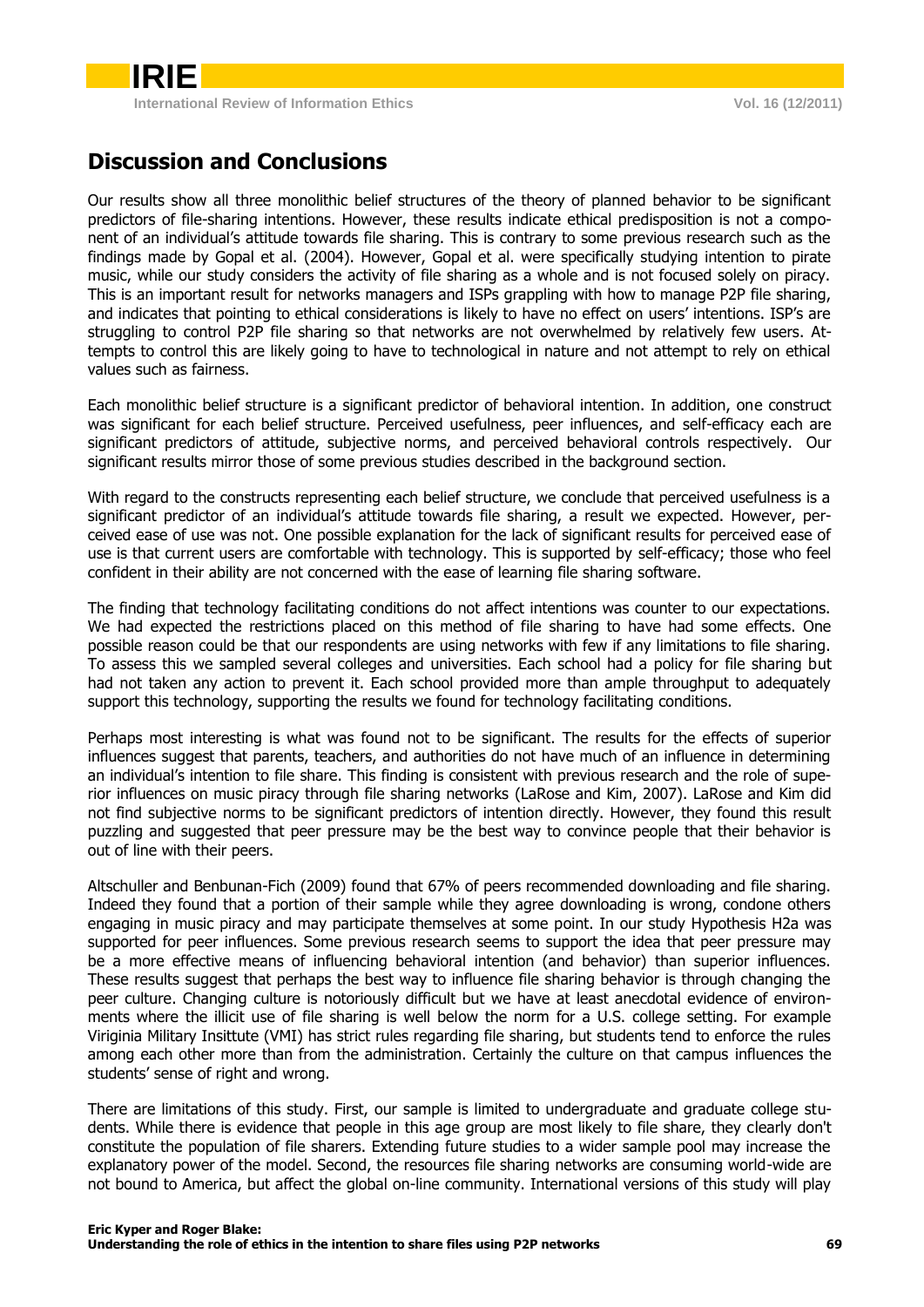an important role in understanding the cross-cultural differences in intention to file share. Finally, third, we measured a narrow definition of ethical predisposition. Expanding the measure of ethics to be more comprehensive may provide a better understanding of ethic's role in file sharing.

# **References**

- AJZEN, I. 1985. From intentions to actions: A theory of planned behavior. In: KUHL, J. & BECKMAN, J. (eds.) Action control: From cognition to behavior. New York: Springer Verlag.
- AJZEN, I. 1991. The theory of planned behavior. Organizational Behavior and Human Decision Processes, 50**,** 179-211.
- ALTSCHULLER, S. & BENBUNAN-FICH, R. 2009. Is music downloading the new prohibition? What students reveal through an ethical dilemma. Ethics and Information Technology, 11**,** 49-56.
- ANDERSEN, N. 2008. Hammer Drops at Last: FCC Opposes Comcast P2P Throttling. ars technica [Online]. Available: [http://arstechnica.com/old/content/2008/07/hammer-drops-at-last-fcc-opposes-comcast-p2p](http://arstechnica.com/old/content/2008/07/hammer-drops-at-last-fcc-opposes-comcast-p2p-throttling.ars)[throttling.ars](http://arstechnica.com/old/content/2008/07/hammer-drops-at-last-fcc-opposes-comcast-p2p-throttling.ars) [Accessed].
- BAGOZZI, R. 1981. Attitudes, Intentions, and Behavior: A Test of Some Key Hypotheses. Journal of Personality and Social Psychology, 41**,** 607-627.
- BERGER, I. 1993. A framework for Understanding the Relationship Between Environmental Attitudes and Consumer Behavior. In: VARADARJAN, R. & JAWORSKI, B. (eds.) Marketing Theory and Application.
- BLAKE, R. & KYPER, E. 2011. An investigation of the intention to share media files over P2P networks. Behaviour and Information Technology, 30.
- CHIOU, J.-S., HUANG, C.-Y. & LEE, H.-H. 2005. The antecedents of music piracy attitudes and intentions. Journal of Business Ethics, 57**,** 161-174.
- COMCAST. 2010. Frequently Asked Questions about Network Management [Online]. Available: [http://customer.comcast.com/Pages/FAQViewer.aspx?Guid=24f9d063-b8ca-4c93-a528](http://customer.comcast.com/Pages/FAQViewer.aspx?Guid=24f9d063-b8ca-4c93-a528-cb62e1fd664b&fss=p2ppolicy#realworld) [cb62e1fd664b&fss=p2ppolicy#realworld](http://customer.comcast.com/Pages/FAQViewer.aspx?Guid=24f9d063-b8ca-4c93-a528-cb62e1fd664b&fss=p2ppolicy#realworld) [Accessed].
- D'ASTOUS, A., COLBERT, F. & MONTPETIT, D. 2005. Music piracy on the web-How effective are anti-piracy arguments? Evidence from the theory of planned behaviour. Journal of Consumer Policy, 28**,** 289-310.
- DAVIS, F. D. 1993. User acceptance of information technology: system characteristics, user perceptions and behavioral impacts. International Journal of Man-Machine Studies, 38**,** 475-487.
- DAVIS, F. D., BAGOZZI, R. P. & WARSHAW, P. R. 1989. User Acceptance of Computer Technology: A Comparison of Two Theoretical Models. Management Science, 35**,** 982-1003.
- FCC-08-183. 2008. Memorandum opinion and order, Formal complaint against the broadband industry practices of Comcast [Online]. Available[: http://hraunfoss.fcc.gov/edocs\\_public/attachmatch/FCC-08-](http://hraunfoss.fcc.gov/edocs_public/attachmatch/FCC-08-183A1.pdf) [183A1.pdf](http://hraunfoss.fcc.gov/edocs_public/attachmatch/FCC-08-183A1.pdf) [Accessed].
- FISHBEIN, M. & AJZEN, I. 1975. Belief, attitude, intention and behavior: An introduction to theory and research, Reading, MA, Addison-Wesley.
- FRANCIS, J. J., ECCLES, M. P., JOHNSTON, M., WALKER, A. E., GRIMSHAW, J. M., FOY, R., KANER, E. F. S., SMITH, L. & BONETTI, D. 2004. Constructing questionnaires based on the theory of planned behaviour. A manual for health services researchers. Newcastle upon Tyne, Centre of Health Services Research, University of Newcastle upon Tyne.
- FREESTONE, O. & MITCHELL, V. 2004. Generation Y attitudes towards e-ethics and internet-related misbehaviours. Journal of Business Ethics, 54**,** 121-128.
- GELPI, A. 2009. Universities face new challenges in evolving file-sharing landscape. Campus Legal Advisor, 9**,** 1-16.
- GOPAL, R. D. & SANDERS, G. L. 1998. International software piracy: Analysis of key issues and impacts. Information Systems Research, 9**,** 380-397.
- GOPAL, R. D., SANDERS, G. L., BHATTACHARJEE, S., AGRAWAL, M. & WAGNER, S. C. 2004. A behavioral model of digital music piracy. Journal of Organizational Computing and Electronic Commerce, 14**,** 89- 105.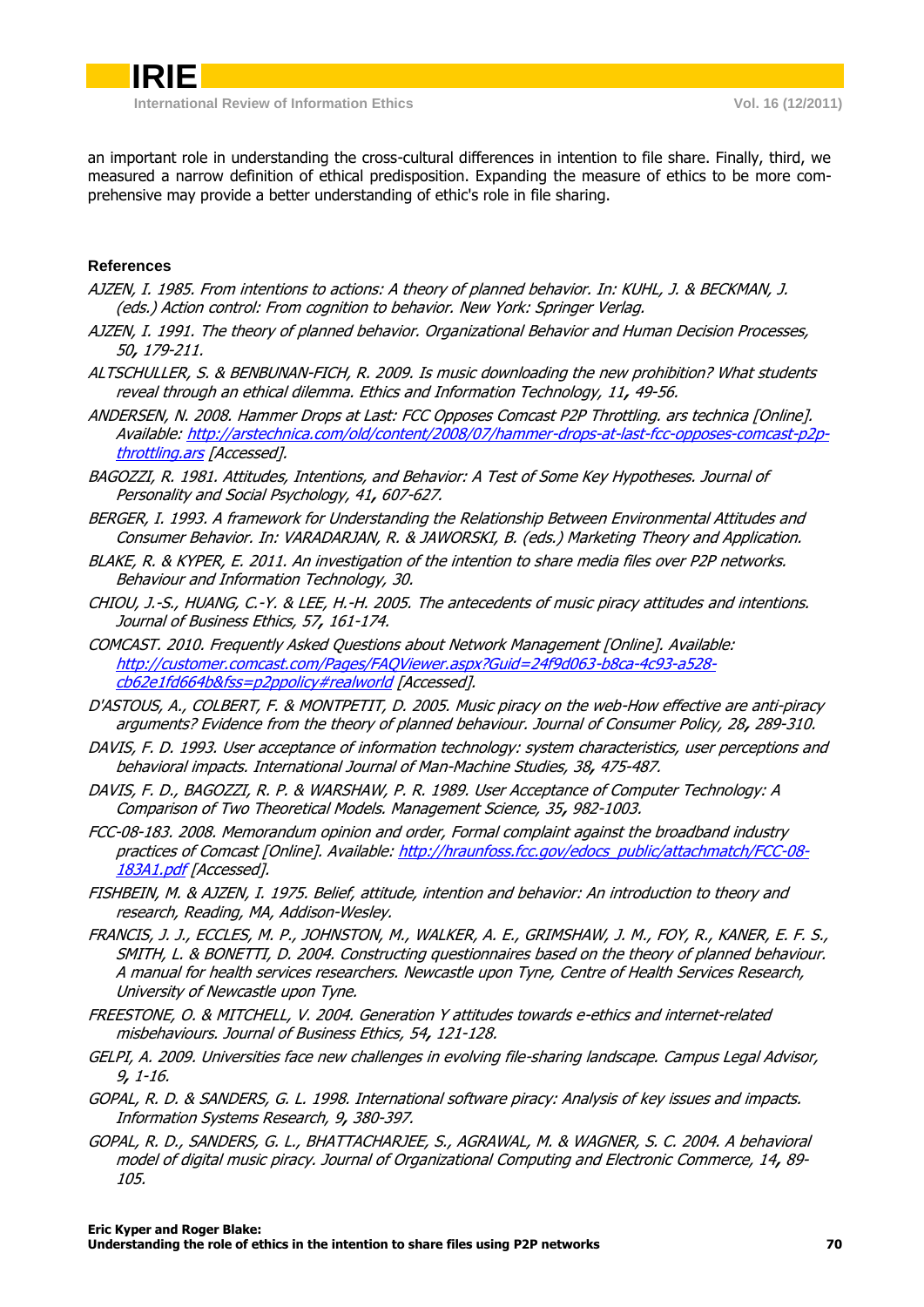- GRODZINSKY, F. S. & TAVANI, H. T. 2005. P2P networks and the Verizon v. RIAA case: Implications for personal privacy and intellectual property. Ethics and Information Technology, 7**,** 243-250.
- LAROSE, R. & KIM, J. 2007. Share, steal, or buy? A social cognitive perspective of music downloading. Cyberpsychology, Behavior, and Social Networking, 10**,** 267-277.
- LEGRIS, P., INGHAM, J. & COLLERETTE, P. 2003. Why do people use information technology? A critical review of the technology acceptance model. Information & Management, 40**,** 191-204.
- LYSONSKI, S. & DURVASULA, S. 2008. Digital piracy of MP3s: Consumer and ethical predispositions. Journal of Consumer Marketing, 25**,** 167-178.
- MATHIESON, K. 1991. Predicting User Intentions: Comparing the Technology Acceptance Model with the Theory of Planned Behavior. Information Systems Research, 2**,** 173-191.
- MULTIMEDIA INTELLIGENCE, I. 2008. P2P: Content's "Bad Boy"; Tomorrow's Distribution Channel [Online]. Available: [http://multimediaintelligence.com](http://multimediaintelligence.com/) [Accessed October 23, 2008 2008].
- SHEN, X., YU, H., BUFORD, J. & AKON, M. (eds.) 2010. Handbook of Peer-to-Peer Networking: Springer.
- SHIMP, T. & KAVAS, K. 1984. The theory of reasoned action applied to coupon usage. Journal of Consumer Research, 11**,** 795-809.
- TAYLOR, S. & TODD, P. A. 1995. Understanding information technology usage: A test of competing models. Information Systems Research, 6**,** 144-176.
- US-DISTRICT.COURT. 2010. Hart v. Comcast. Case no. 2:08-MD-1992-LDD [Online]. Available: [http://p2pcongestionsettlement.com](http://p2pcongestionsettlement.com/) [Accessed].
- VENKATESH, V. & MORRIS, M. 2003. User Acceptance of Information Technology: Toward a Unified View. Management Information Systems Quarterly, 27**,** 18.
- YANG, C., HSU, Y. & TAN, S. 2007. Predicting the Determinants of Users' Intentions for Using YouTube to Share Video: Moderating Gender Effects. Cyberpsychology, Behavior, and Social Networking, 13**,** 141- 152.

#### Key of Item Abbreviations

 $E =$ Ethics A = Attitude SN = Subjective Norms PBC = Perceived Behavioral Controls BI = Behavioral Intention PEAU = Perceived Ease of Use Attitudinal Component PEAUD = Perceived Ease of Use Desirability of Outcome PUA = Perceived Usefulness Attitudinal Component PUD = Perceived Usefulness Desirability of Outcome SNPIN = Subjective Norm – Peer Influences Normative Beliefs SNPIM = Subjective Norm – Peer Influences Motivation to Comply SNSIN = Subjective Norm – Superior Influences Normative Beliefs SNSIM = Subjective Norm – Superior Influences Motivation to Comply PBCECB = Perceived Behavioral Control – Efficacy Control Beliefs PBCEFC = Perceived Behavioral Control – Efficacy Facilitating Conditions PBCTCB = Perceived Behavioral Control – Technology Control Beliefs PBCTFC = Perceived Behavioral Control – Technology Facilitating Conditions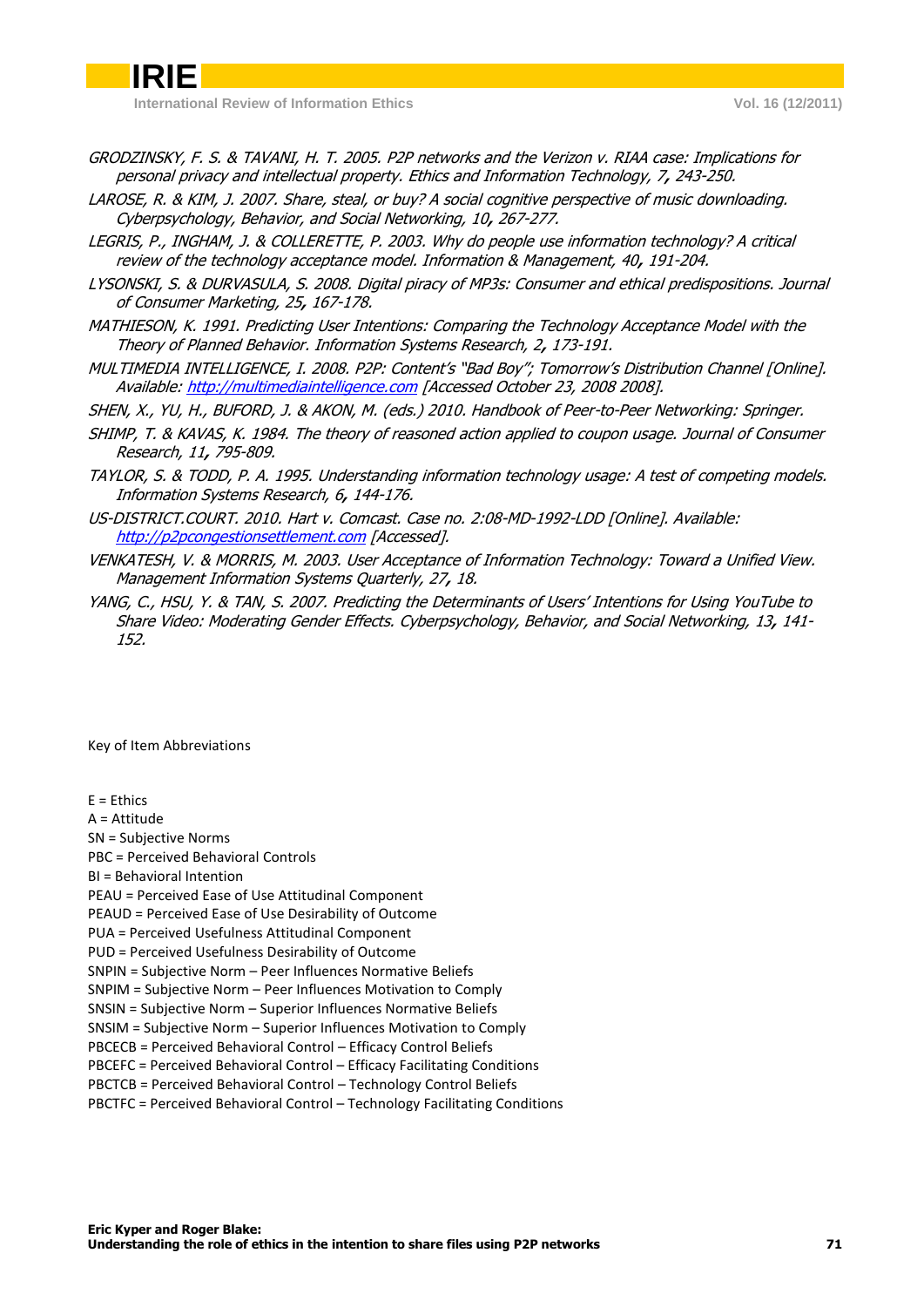### **Appendix A: Survey Instrument (item key at bottom)**

|          |                          |                                                                                                                                                                                                                             |                                  |                                        | Reverse    |
|----------|--------------------------|-----------------------------------------------------------------------------------------------------------------------------------------------------------------------------------------------------------------------------|----------------------------------|----------------------------------------|------------|
| Q#       | Item                     | <b>Question</b>                                                                                                                                                                                                             | <b>Left Anchor</b>               | <b>Right Anchor</b>                    | Coded      |
| 1        | E1                       | An executive earning \$150,000 a year pads                                                                                                                                                                                  | always acceptable                | never acceptable                       | Yes        |
| 2        | E <sub>2</sub>           | his expense account by about \$5,000 a year.<br>In order to increase profits a manager let a<br>factory exceed the legal limits for environ-                                                                                | always acceptable                | never acceptable                       | Yes        |
| 3        | E3                       | mental pollution.<br>Because of pressure from company, a stock<br>broker recommended a type of bond he<br>didn't think was a good investment.                                                                               | never acceptable                 | always acceptable                      | Yes        |
| 4        | E4                       | A small business received quarter of its gross<br>revenue in cash. The owner reported only<br>half of that for income tax.                                                                                                  | always acceptable                | never acceptable                       | Yes        |
| 5        | E <sub>5</sub>           | An engineer discovered a possible design<br>flaw he thought was a safety hazard. His<br>company decided not to correct that flaw.<br>The engineer decided to keep quiet instead<br>of notifying anyone outside the company. | never acceptable                 | always acceptable                      | No         |
| 6        | A1                       | Using file sharing software to share files is                                                                                                                                                                               | a bad idea                       | a good idea                            | No         |
| 7        | A <sub>2</sub>           | Using file sharing software to share files is                                                                                                                                                                               | worthless                        | worthwhile                             | No         |
| 8        | A3                       | Using file sharing software to share files is                                                                                                                                                                               | good for me                      | bad for me                             | Yes        |
| 9        | A4                       | Using file sharing software to share files is                                                                                                                                                                               | foolish                          | wise                                   | No         |
| 10       | SN <sub>1</sub>          | People who influence my behavior would                                                                                                                                                                                      | definitely                       | definitely not                         | Yes        |
| 11       | SN <sub>2</sub>          | think that I should share files<br>People who are important to me would                                                                                                                                                     | definitely                       | definitely not                         | Yes        |
|          |                          | think that I should share files                                                                                                                                                                                             |                                  |                                        |            |
| 12<br>13 | PBC1<br>PBC <sub>2</sub> | I would be able to share files using file<br>sharing software<br>Being able to share files is entirely within my                                                                                                            | strongly agree<br>strongly agree | strongly disagree<br>strongly disagree | Yes<br>Yes |
|          |                          | control                                                                                                                                                                                                                     |                                  |                                        |            |
| 14<br>15 | PBC3<br>BI1              | I have the resources and the knowledge and<br>the ability to share files                                                                                                                                                    | strongly agree                   | strongly disagree                      | Yes        |
|          |                          | Thinking about past, how often have you<br>shared files?                                                                                                                                                                    | never                            | very often                             | No         |
| 16       | BI <sub>2</sub>          | Thinking about now, how often do you share<br>files?                                                                                                                                                                        | never                            | very often                             | No         |
| 17       | BI3                      | I intend to share files in the future                                                                                                                                                                                       | definitely                       | definitely not                         | Yes        |
| 18       | PEUA1                    | I could easily configure file sharing software<br>to let me share files                                                                                                                                                     | likely                           | unlikely                               | Yes        |
| 19       | PEUA2                    | I would find it easy to get file sharing                                                                                                                                                                                    | likely                           | unlikely                               | Yes        |
| 20       | PEUA3                    | software to do what I want it to do<br>My interaction with file sharing software<br>would be straight forward                                                                                                               | unlikely                         | likely                                 | No         |
| 21       | PEUA4                    | It would be easy to download file sharing<br>software                                                                                                                                                                       | unlikely                         | likely                                 | No         |
| 22       | PEUA5                    | It would be easy for me to become skillful at                                                                                                                                                                               | likely                           | unlikely                               | Yes        |
| 23       | PEUA6                    | using file sharing software<br>I would find file sharing software easy to use                                                                                                                                               | likely                           | unlikely                               | Yes        |
| 24       | PEUD1                    | File sharing software that is easy to in-<br>stall/configure is:                                                                                                                                                            | desirable                        | undesirable                            | Yes        |
| 25       | PEUD <sub>2</sub>        | File sharing software that will do what I want<br>is:                                                                                                                                                                       | desirable                        | undesirable                            | Yes        |
| 26       | PEUD3                    | File sharing software that is straight forward<br>to use is:                                                                                                                                                                | undesirable                      | desirable                              | No         |
| 27       | PEUD4                    | File sharing software that is easy to find and<br>download is:                                                                                                                                                              | undesirable                      | desirable                              | No         |
| 28       | PEUD5                    | Becoming skilful with file sharing software is:                                                                                                                                                                             | undesirable                      | desirable                              | No         |
| 29       | PEUD6                    | File sharing software that is easy to use is:                                                                                                                                                                               | undesirable                      | desirable                              | No         |
| 30       | PUA1                     | Using file sharing software would enable me<br>to obtain content more quickly                                                                                                                                               | likely                           | unlikely                               | Yes        |
| 31       | PUA <sub>2</sub>         | The files I want to have (software, music,<br>video) are readily available through file<br>sharing                                                                                                                          | likely                           | unlikely                               | Yes        |